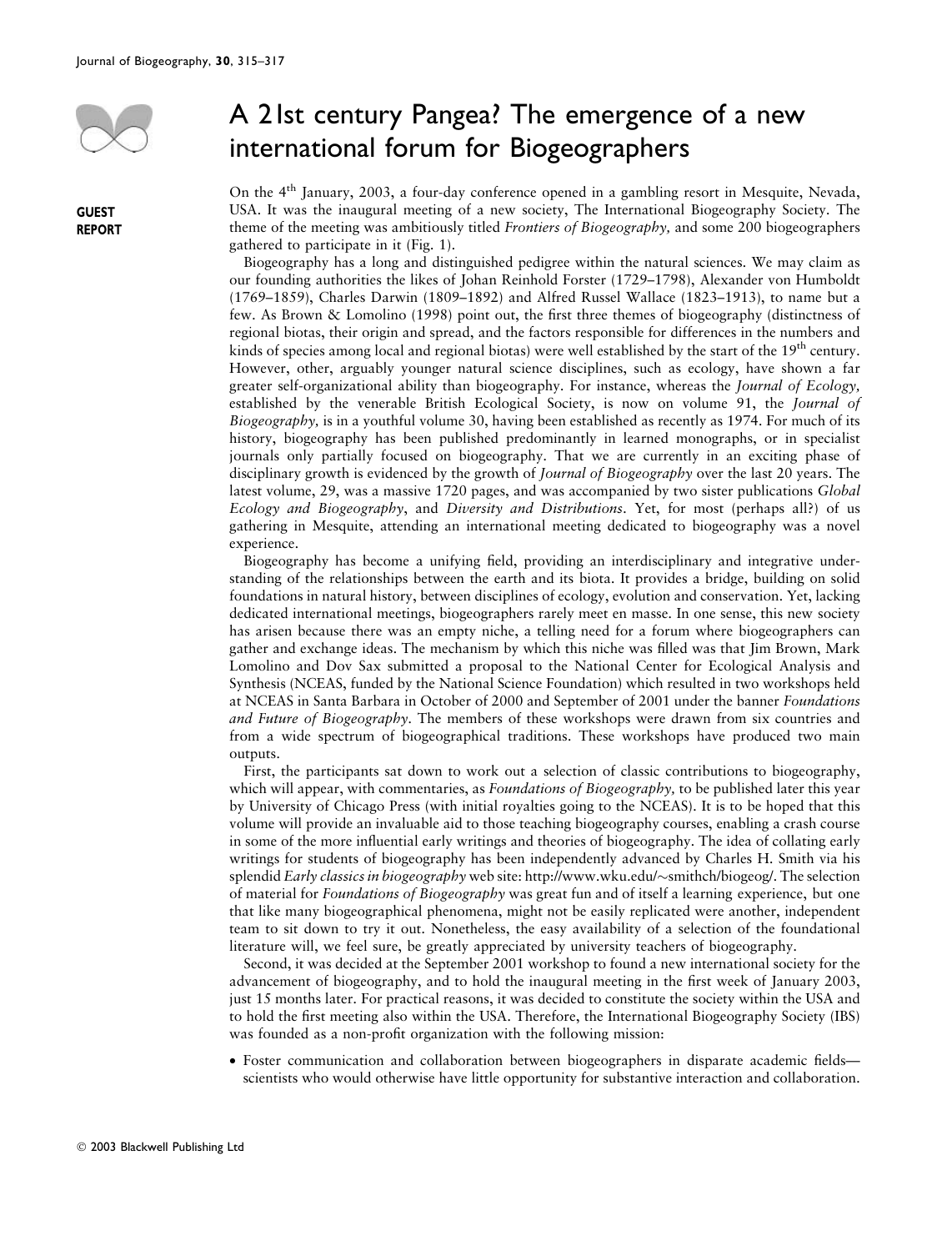

Figure 1 Some of the delegates at the inaugural meeting of the International Biogeography Society, Mesquite, Nevada, 4–8 January 2003. Photograph: Marcus Mika.

- Increase both the awareness and interests of the scientific community and the lay public in the contributions of biogeographers.
- Promote the training and education of biogeographers so that they may develop sound strategies for studying and conserving the world's biota.

Given the short interval to plan and advertise the IBS and the meeting, the organizers were delighted to have as many as 200 participants, and from more than a dozen different countries. However, for the society to achieve its goals of being a truly international society, representative of all shapes and forms of biogeographers, the founding members hope that the next meeting, which will probably be held in the first week of January 2005, will involve an even more international mix of participants. The second meeting will also be held in the USA, this time on the east coast, but the plan is that the third and fourth biennial meetings will be held elsewhere in the world. For details of the constitution of the society, its aims and its meetings, bookmark the web site: http://www.biogeography.org.

The first meeting was based around five symposia, featuring 25 speakers, and about 100 posters. The challenge invoked by the title of the meeting, Frontiers of Biogeography, was met admirably by the invited speakers of each symposium. The first symposium, Dynamics of Diversity, was able to capture the elements of a discipline that is coming of age. Instead of supporting a single explanation for patterns of diversity several of the speakers were able to show the importance of applying biogeographic theory in a context dependent manner that allows for an increased understanding of diversity patterns and the mechanisms responsible for them. The second symposium, *Phylogeography and Diversification*, provided similar evidence of biogeography's maturation as much of the old vicariance vs. dispersal debate is now being replaced by a much more productive 'how much vicariance and how much dispersal' perspective on the assembly of biotas, geography of speciation, and relationships between areas of endemism. The third symposium, Paleobiogeography, showed how our increasing knowledge of biogeographical patterns in deep time, and continually emerging advances in technology that facilitate the description of palaeo-tectonics and palaeo-biogeography, are providing an ever increasing understanding of how the planet's past history has affected both past and present biotas. The fourth symposium, Biogeography of the Sea, offered the most holistic understanding of biogeography. It tied together elements of diversity, phylogeography and palaeo-biogeography in a concerted manner,